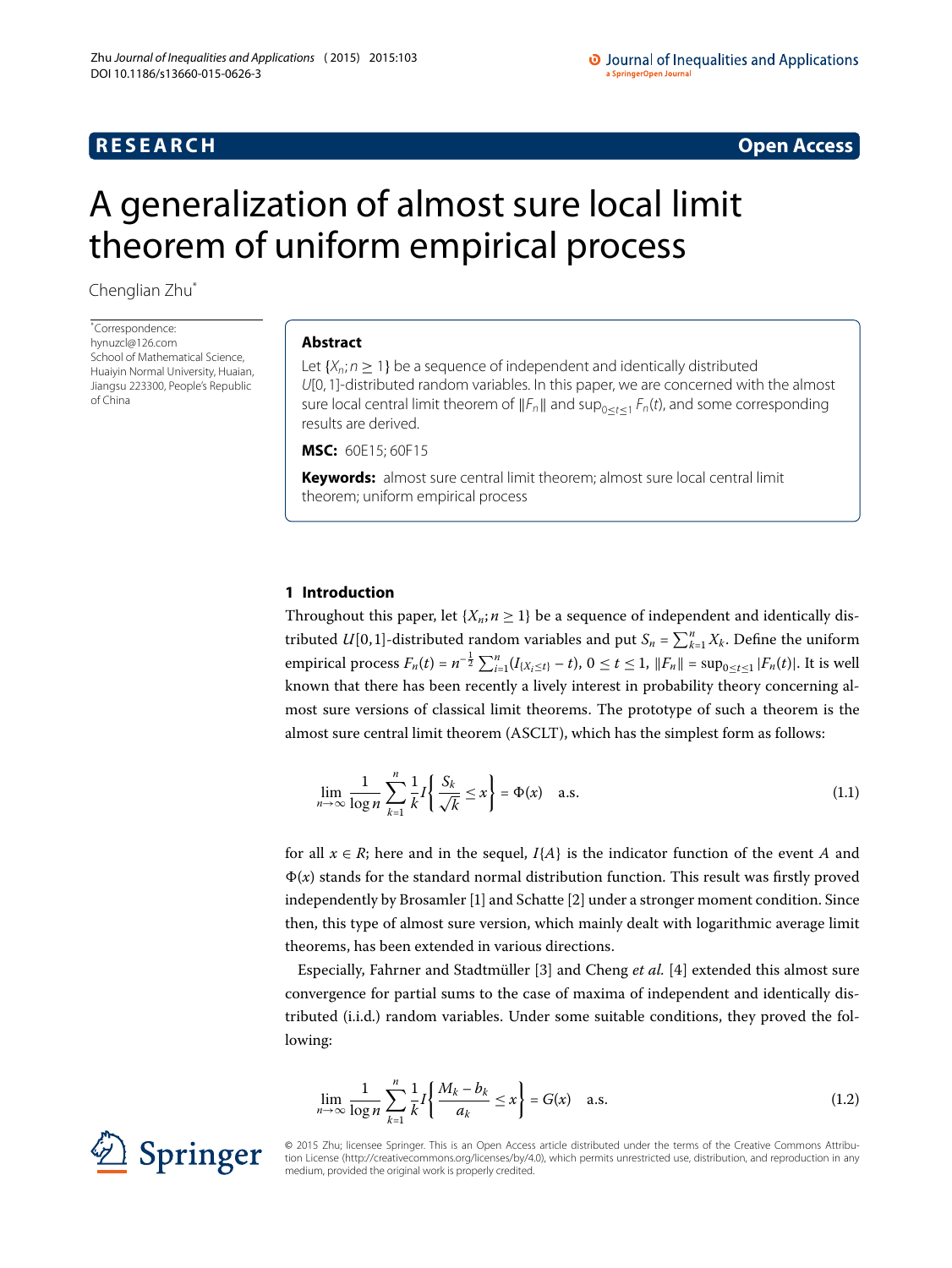for all  $x \in R$ , where  $a_k > 0$  and  $b_k \in R$  satisfy

$$
\lim_{k\to\infty} P\left(\frac{M_k-b_k}{a_k}\leq x\right)=G(x)
$$

for any continuity point *x* of *G*.

For Gaussian sequences, Csáki and Gonchigdanzan  $[5]$  $[5]$  presented the validity of  $(1.2)$  $(1.2)$  $(1.2)$ for maxima of stationary Gaussian sequences under some mild conditions. Furthermore, Chen and Lin [6] extended it to non-stationary Gaussian sequences. As for some other dependent random variables, Peligrad and Shao [\[](#page-6-7)7] and Dudziński [8] derived some corresponding results about an almost sure central limit theorem. The almost sure central limit theorem in a joint version for log average in the case of independent and identically distributed random variables was obtained by Peng *et al.* [9], a joint version of almost sure limit theorem for log average of maxima and partial sums in the case of stationary Gaus-sian random variables was derived by Dudziński [\[](#page-6-9)10]. In this direction, an extension of almost sure central limit theory was studied by Hörmann [11].

Moreover, Wu  $[12-14]$  $[12-14]$  explored the almost sure limit theorem for product of partial sums, stable distribution and product of sums of partial sums, respectively. Zang [\[](#page-6-13)15] derived the almost sure limit theorem of random fields for more general weights than the usual logarithmic average. Recently, Zhang [[\]](#page-6-14) established the almost sure central limit theorem for uniform empirical processes with logarithmic average. And then, under some regular conditions, a general result of almost sure central limit theorem for uniform empirical processes with general weights was derived by Zang [\[](#page-6-15)] with the methodology of Hörmann [11].

On the other hand, Chung and Erdős [] proved the following result.

**Theorem** A Let  $X_1, X_2, \ldots$  be a sequence of *i.i.d.* integer valued random variables with  $EX_1 = 0$ . Assume that every integer a is a possible value of  $S_k$  for all sufficiently large k. *Then*

$$
\lim_{n\to\infty}\frac{1}{\log T_n}\sum_{k=1}^n\frac{P(S_k=a)}{T_k}=1\quad a.s.,
$$

*where*

$$
T_n = \sum_{k=1}^n P(S_k = a).
$$

*Further, if the condition EX* $_1^2$  *=*  $\sigma^2$  *<*  $\infty$  *is satisfied, we have T<sub>k</sub>*  $\sim \frac{\sqrt{2k}}{\sigma \sqrt{\pi}}$ *, therefore* 

$$
\lim_{n\to\infty}\frac{1}{\log n}\sum_{k=1}^n\frac{P(S_k=0)}{\sqrt{k}}=\frac{\sqrt{2}}{\sigma\sqrt{\pi}}\quad a.s.
$$

This result may be called almost sure local central limit theorem (ASLCLT), while (1[.](#page-0-2)1) may be called almost sure global central limit theorem.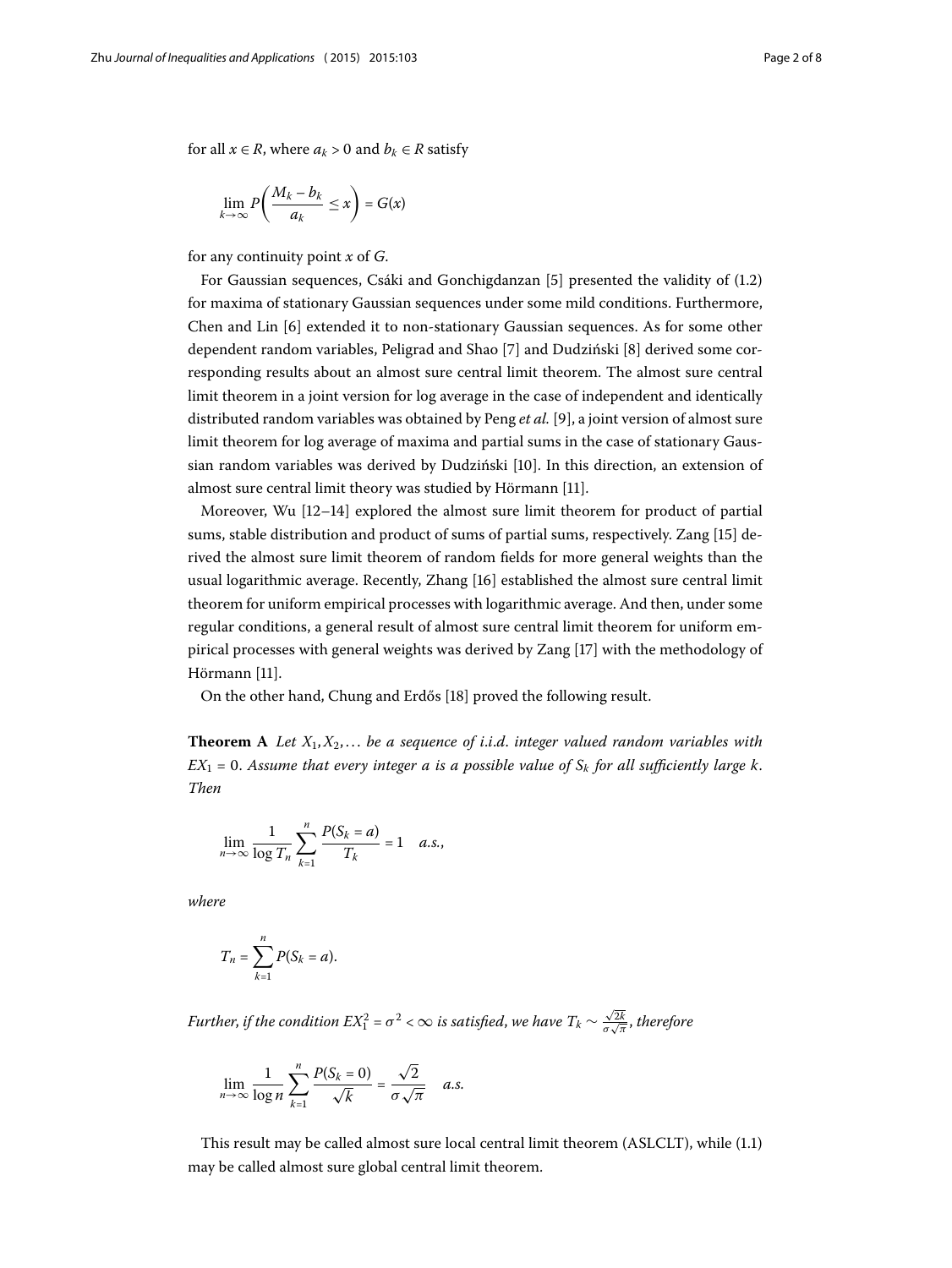A more general version of this theorem was proved by Csáki *et al.* [\[\]](#page-7-1) with finite third moment, they derived

$$
\lim_{n \to \infty} \frac{1}{\log n} \sum_{k=1}^{n} \frac{I\{a_k \leq S_k < b_k\}}{k P\{a_k \leq S_k < b_k\}} = 1 \quad \text{a.s.}
$$

if

$$
\sum_{k=1}^n \frac{\log k}{k^{\frac{3}{2}} P\{a_k \leq S_k < b_k\}} = O(\log n) \quad \text{as } n \to \infty,
$$

where  $\{a_n, n \geq 1\}$  and  $\{b_n, n \geq 1\}$  are both real sequences such that  $a_n \leq 0 \leq b_n$  for  $n \geq 1$ .

In this paper, under some mild conditions, we are concerned with the almost sure local central limit theorems of  $||F_n||$  and  $\sup_{0 \le t \le 1} F_n(t)$ , which is inspired by the above result, especially Csáki et al. [19] and the references therein concerning the almost sure local central limit theorem.

<span id="page-2-0"></span>The rest of this paper is organized as follows. In Section 2[,](#page-2-0) a generalization of almost sure local central limit theorem of uniform empirical process is formulated. In Section 3[,](#page-3-0) proofs of our main results are established. In Section 4, the paper is concluded and some statistical applications for future research are outlined.

## **2 Main results**

In this section, let the real-valued sequences  $\{u_n, n \geq 1\}$ ,  $\{v_n, n \geq 1\}$  be such that  $u_n > v_n$ , and satisfy

<span id="page-2-1"></span>
$$
\sum_{\substack{1 \le k < l \le n \\ p_k p_l \neq 0}} \frac{1}{l^2 p_k p_l} = O(\log n),\tag{2.1}
$$

where  $p_k = P\{v_k < ||F_k|| \le u_k\}$ . Set

$$
\alpha_k = \begin{cases} \frac{1}{p_k} I\{v_k < ||F_k|| \le u_k\}, & p_k \neq 0, \\ 1, & p_k = 0 \end{cases}
$$

<span id="page-2-2"></span>and

$$
\beta_k = \begin{cases} \frac{1}{q_k} I\{v_k < \sup_{0 \le t \le 1} F_k(t) \le u_k\}, & q_k \ne 0, \\ 1, & q_k = 0, \end{cases}
$$

where  $q_k = P\{v_k < \sup_{0 \le t \le 1} F_k(t) \le u_k\}$  satisfies the corresponding condition (2[.](#page-2-1)1).

**Theorem 2.1** Let  $\{X_n; n \geq 1\}$  be a sequence of independent and identically distributed (*i*.*i*.*d*.) *random variables*. *Then*

$$
\lim_{n \to \infty} \frac{1}{\log n} \sum_{k=1}^{n} \frac{\alpha_k}{k} = 1 \quad a.s. \tag{2.2}
$$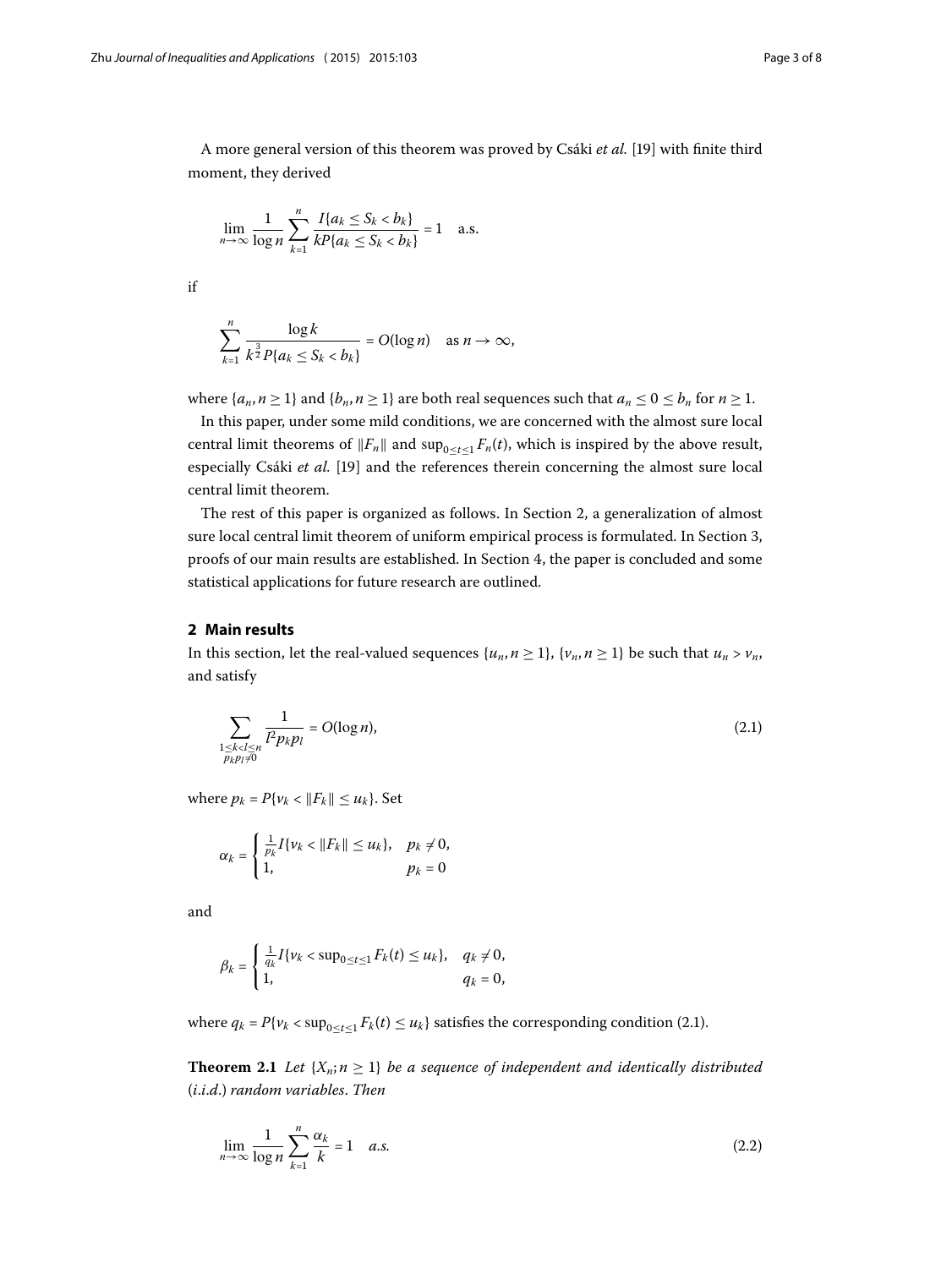<span id="page-3-3"></span><span id="page-3-0"></span>**Theorem 2.2** Let  $\{X_n; n \geq 1\}$  be a sequence of independent and identically distributed (*i*.*i*.*d*.) *random variables*. *Then*

$$
\lim_{n \to \infty} \frac{1}{\log n} \sum_{k=1}^{n} \frac{\beta_k}{k} = 1 \quad a.s.
$$
\n(2.3)

<span id="page-3-1"></span>**Remark 2.3** We believe that condition (2.1) can be weakened through more complicated calculating procedures, so we will study it in the future work.

#### **3 The proofs of the main results**

In this section, we shall give some auxiliary lemmas which will be used to prove our main result. The first lemma comes from Gonchigdanzan [20].

**Lemma 3.1** Assume that  $\xi_1, \xi_2, \ldots$  are random variables such that  $E\xi_i = 1$  for  $k = 1, 2, \ldots$ . *Then*

$$
\lim_{n\to\infty}\frac{1}{\log n}E\left(\sum_{k=1}^n\frac{\xi_k}{k}\right)=1.
$$

*Furthermore*, *if*  $\xi_k \geq 0$  for  $k \geq 1$  and

$$
\operatorname{Var}\!\left(\sum_{k=1}^n\frac{\xi_k}{k}\right)\ll (\log n)^{2-\varepsilon}
$$

<span id="page-3-2"></span>*for some ε* > *and large enough n*, *then*

$$
\lim_{n \to \infty} \frac{1}{\log n} \sum_{k=1}^{n} \frac{\alpha_k}{k} = 1 \quad a.s.
$$

*Here and in the sequel,*  $a_n \ll b_n$  *denotes*  $\limsup_{n\to\infty} |a_n/b_n| < \infty$ *.* 

**Lemma 3.2** If  $X_1, X_2, \ldots$  are *i.i.d.* random variables with common distributed function F. Denote  $D_n = \sup_x |\frac{1}{n} \sum_{i=1}^n I\{X_i \leq x\} - F(x)|$ , then there exist positive constants  $c_0$  and  $c$  such *that*, *for all n*, *all F*, *and all positive r*, *one has*

$$
1-P(D_n
$$

*Proof* This lemma is due to Kiefer and Wolfowitz [\[](#page-7-3)21].

 $\Box$ 

Now, we give the proofs of our main results.

**Proof of Theorem 2[.](#page-2-2)1 Denote** 

$$
F_{k,l}(t) = l^{-\frac{1}{2}} \sum_{i=k+1}^{l} (I_{\{X_i \le t\}} - t), \quad 0 \le t \le 1,
$$
  

$$
||F_{k,l}|| = \sup_{0 \le t \le 1} |F_{k,l}(t)|.
$$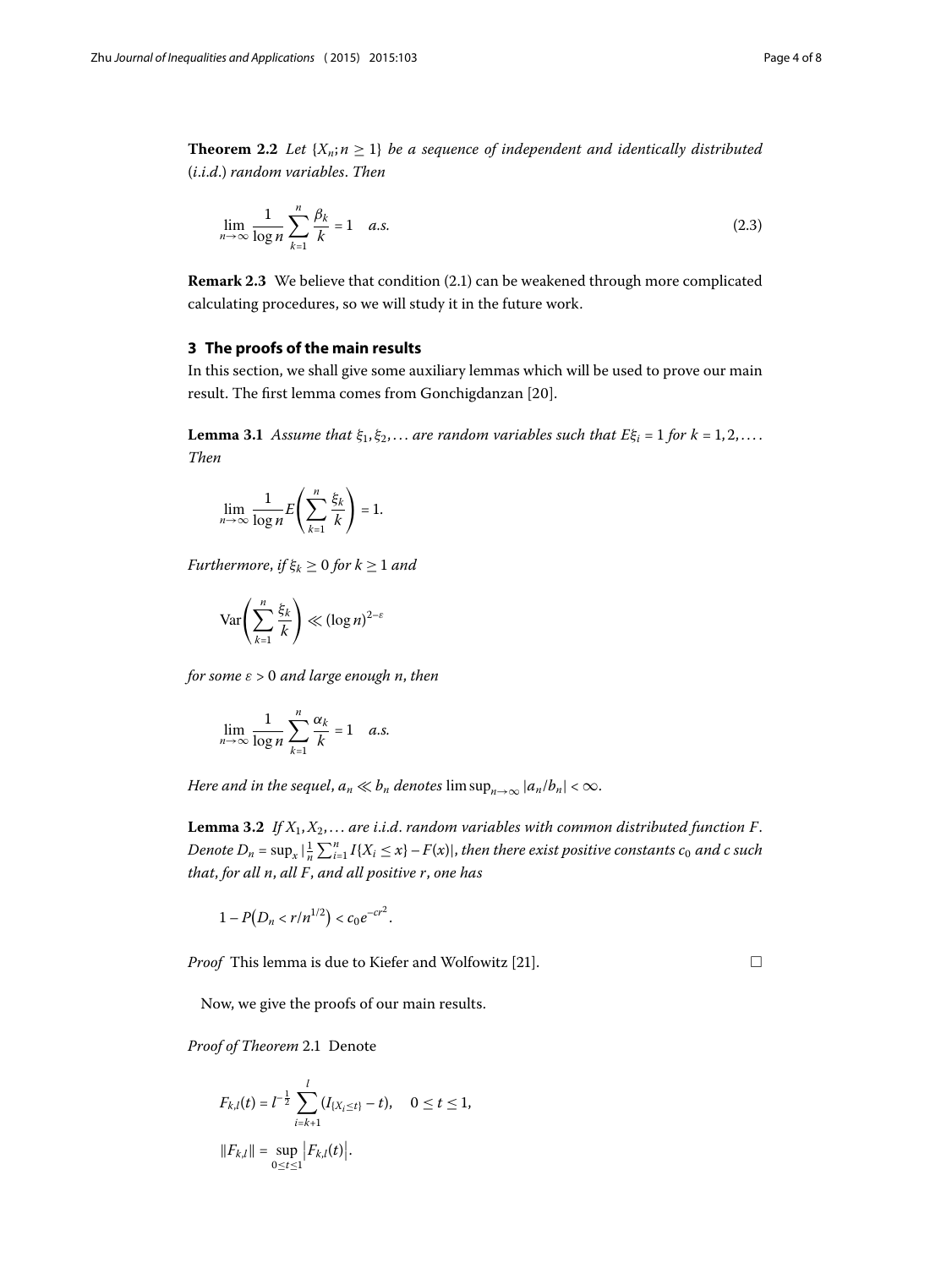Firstly, by Lemma 3[.](#page-3-1)1, it only needs to verify

$$
\text{Var}\!\left(\sum_{k=1}^n \frac{\alpha_k}{k}\right) \ll (\log n)^{2-\varepsilon}.
$$

Note that

$$
\text{Var}\left(\sum_{k=1}^n \frac{\alpha_k}{k}\right) = \sum_{k=1}^n \frac{\text{Var}(\alpha_k)}{k^2} + 2 \sum_{1 \leq k < l \leq n} \frac{\text{Cov}(\alpha_k, \alpha_l)}{kl}.
$$

Furthermore, observe that if  $p_k$  = 0, then

$$
\text{Var}(\alpha_k)=0;
$$

if  $p_k\neq 0$ , then

$$
\text{Var}(\alpha_k) = \frac{1-p_k}{p_k} \leq \frac{1}{p_k},
$$

and consequently

$$
\sum_{k=1}^n \frac{\text{Var}(\alpha_k)}{k^2} \leq \sum_{k=1}^n \frac{1}{k^2 p_k} \leq \sum_{1 \leq k < l \leq n} \frac{1}{l^2 p_k p_l} \ll \log n;
$$

if  $p_k p_l = 0$ , then

$$
\text{Cov}(\alpha_k,\alpha_l)=0;
$$

if  $p_k p_l \neq 0$ , we have

$$
\begin{aligned} \text{Cov}\big(I\big\{\nu_k < \|F_k\| \le u_k\big\}, I\big\{\nu_l < \|F_l\| \le u_l\big\}\big) \\ &\le \big|\text{Cov}\big(I\big\{\|F_k\| \le u_k\big\}, I\big\{\|F_l\| \le u_l\big\}\big)\big| \\ &+ \big|\text{Cov}\big(I\big\{\|F_k\| \le u_k\big\}, I\big\{\|F_l\| \le v_l\big\}\big)\big| \\ &+ \big|\text{Cov}\big(I\big\{\|F_k\| \le v_k\big\}, I\big\{\|F_l\| \le u_l\big\}\big)\big| \\ &+ \big|\text{Cov}\big(I\big\{\|F_k\| \le v_k\big\}, I\big\{\|F_l\| \le u_l\big\}\big)\big| \\ &+ \big|\text{Cov}\big(I\big\{\|F_k\| \le v_k\big\}, I\big\{\|F_l\| \le v_l\big\}\big)\big| \\ &=: A_1 + A_2 + A_3 + A_4. \end{aligned}
$$

For  $A_1$ ,  $k \leq l$ , it follows that

$$
A_1 = |\text{Cov}(I\{\|F_k\| \le u_k\}, I\{\|F_l\| \le u_l\})|
$$
  
\n
$$
\le |\text{Cov}(I\{\|F_k\| \le u_k\}, I\{\|F_l\| \le u_l\} - I\{\|F_{k,l}\| \le u_l\})|
$$
  
\n
$$
+ |\text{Cov}(I\{\|F_k\| \le u_k\}, I\{\|F_{k,l}\| \le u_l\})|
$$
  
\n
$$
\ll E|I\{\|F_l\| \le u_l\} - I\{\|F_{k,l}\| \le u_l\}|
$$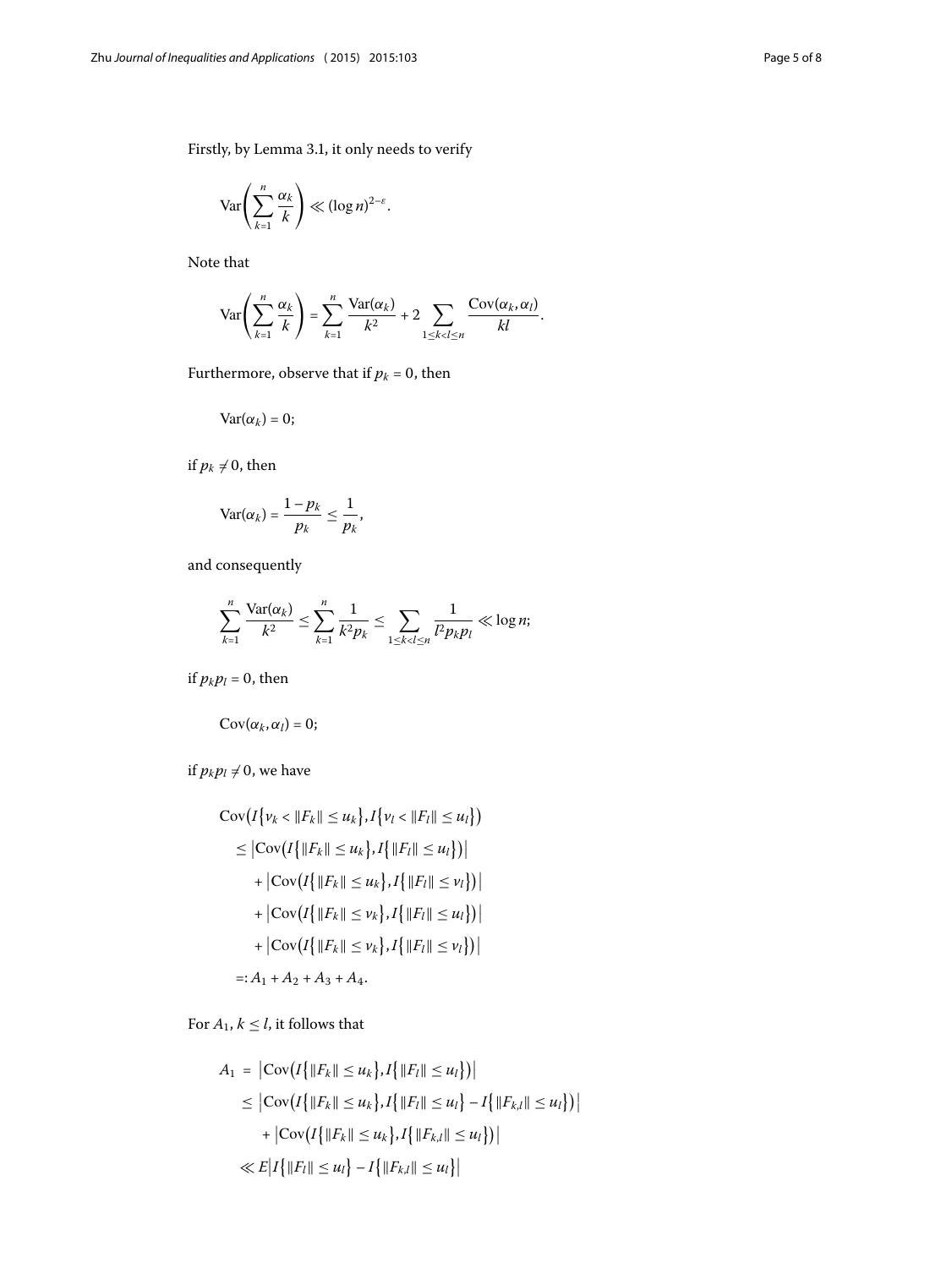+ 
$$
|\text{Cov}(I\{|F_k\| \le u_k\}, I\{|F_{k,l}\| \le u_l\})|
$$
  
=:  $A_{11} + A_{12}$ .

Making use of Lemma 3[.](#page-3-2)2 and Fubini's theorem, we have

$$
A_{11} \ll E \left| \|F_{l}\| - \|F_{k,l}\| \right|
$$
  
\n
$$
\ll E \left| \sup_{0 \le t \le 1} |F_{l}(t)| - \sup_{0 \le t \le 1} |F_{k,l}(t)| \right|
$$
  
\n
$$
\ll E \sup_{0 \le t \le 1} |F_{l}(t)| - |F_{k,l}(t)|
$$
  
\n
$$
\ll E \sup_{0 \le t \le 1} |F_{l}(t) - F_{k,l}(t)|
$$
  
\n
$$
= E \sup_{0 \le t \le 1} l^{-\frac{1}{2}} \left| \sum_{i=1}^{k} (I_{\{X_{i} \le t\}} - t) \right|
$$
  
\n
$$
= \left( \frac{k}{l} \right)^{\frac{1}{2}} E \sup_{0 \le t \le 1} k^{-\frac{1}{2}} \left| \sum_{i=1}^{k} (I_{\{X_{i} \le t\}} - t) \right|
$$
  
\n
$$
= \left( \frac{k}{l} \right)^{\frac{1}{2}} \int_{0}^{\infty} P \left\{ \sup_{0 \le t \le 1} k^{-\frac{1}{2}} \left| \sum_{i=1}^{k} (I_{\{X_{i} \le t\}} - t) \right| > x \right\} dx
$$
  
\n
$$
\ll \left( \frac{k}{l} \right)^{\frac{1}{2}} \int_{0}^{\infty} e^{-cx^{2}} dx
$$
  
\n
$$
\ll \left( \frac{k}{l} \right)^{\frac{1}{2}}.
$$

In virtue of the independence of  $\{X_n; n \geq 1\}$ , we have  $A_{12} = 0$ . Then

$$
A_1 \ll \left(\frac{k}{l}\right)^{\frac{1}{2}}.
$$

Furthermore, by similar reasoning, we have

$$
A_i \ll \frac{k}{l}, \quad i = 2, 3, 4,
$$

and therefore,

$$
A_2 + A_3 + A_4 \ll \frac{k}{l}.
$$

Thus, according to our assumptions, we can derive

$$
\sum_{1 \le k < l \le n} \frac{\text{Cov}(I\{v_k < R_k \le u_k\}, I\{v_l < R_l \le u_l\})}{klp_kp_l}
$$
\n
$$
\le \sum_{1 \le k < l \le n} \frac{A_1 + A_2 + A_3 + A_4}{klp_kp_l}
$$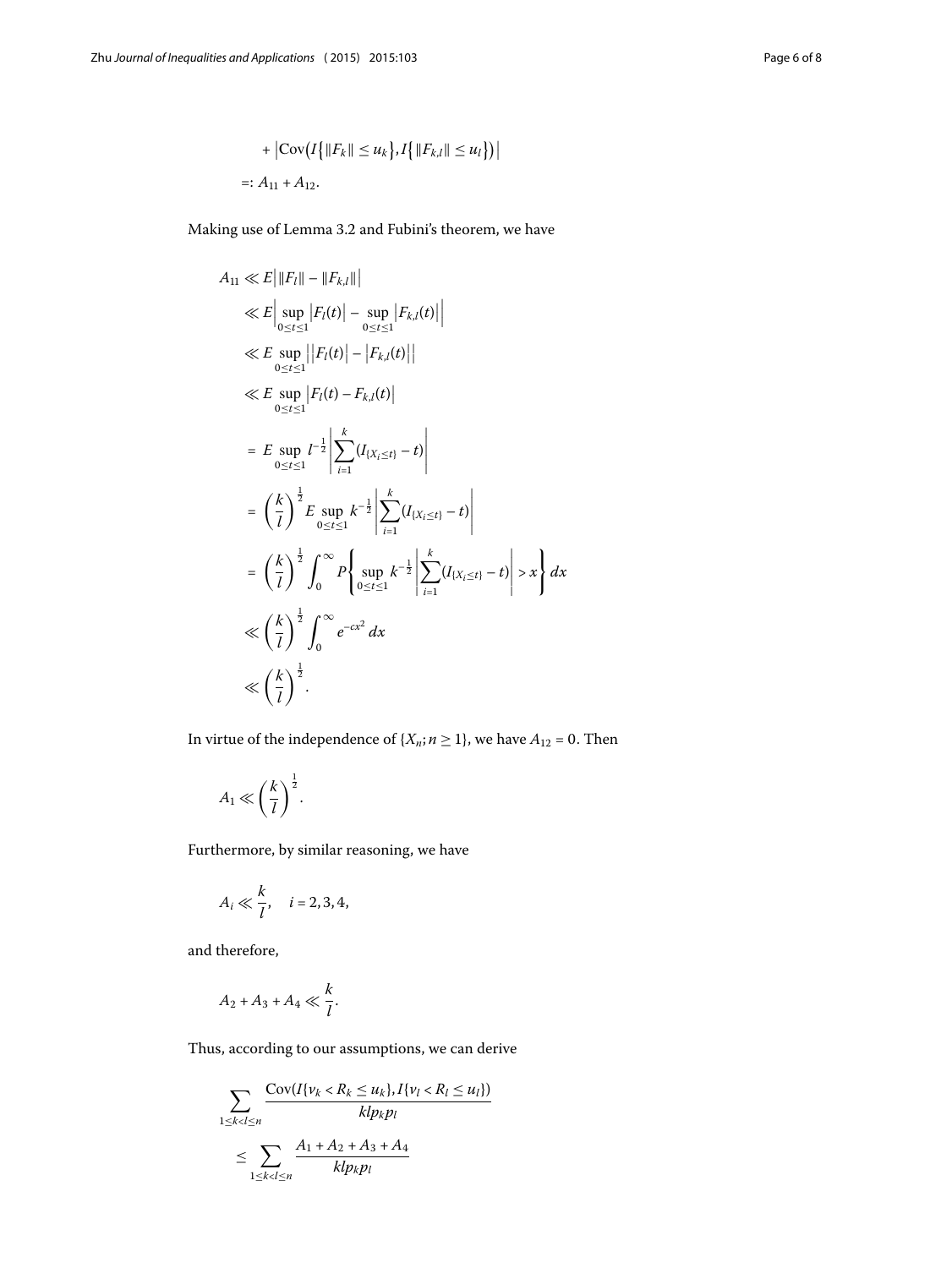$\Box$ 

$$
\ll \sum_{1 \le k < l \le n} \frac{1}{klp_k p_l} \left(\frac{k}{l}\right)^{\frac{1}{2}}
$$
\n
$$
= \sum_{1 \le k < l \le n} \frac{1}{\sqrt{k}l^{3/2}p_k p_l}
$$
\n
$$
= O(\log n).
$$

<span id="page-6-16"></span>Hence,  $\text{Var}(\sum_{k=1}^{n} \frac{\alpha_k}{k}) \ll (\log n)$ . Further, we complete the proof of Theorem 2.1.

*Proof of Theorem* 2[.](#page-3-3)2 The proof is similar to the above procedures, so we omit it here.

# **4 Concluding remarks**

In this paper, we are concerned with the limit theory of uniform empirical process. A generalization of almost sure local central limit theorem of uniform empirical process has been established.

Some statistical applications related to our main result deserve further investigation. By virtue of being a new approach of testing based on ASCLT, Thangavelu [22[\]](#page-7-4) investigated hypothesis testing via the estimation of quantiles of the distribution of the concerned statistics. Based on the theorem on ASCLT for rank statistics, he also proposed a smallsample approximation for the two-sample nonparametric Behrens-Fisher problem. These statistical applications concerning our work will be discussed in the future work.

#### **Competing interests**

<span id="page-6-1"></span><span id="page-6-0"></span>The author declares that they have no competing interests.

#### <span id="page-6-2"></span>**Acknowledgements**

<span id="page-6-4"></span><span id="page-6-3"></span>This work is supported by the National Natural Science Foundation of China (Grant Nos. 11326174 and 11401245), the Natural Science Foundation of Jiangsu Province (Grant No. BK20130412), the Natural Science Research Project of Ordinary Universities in Jiangsu Province (Grant No. 12KJB110003).

#### <span id="page-6-6"></span><span id="page-6-5"></span>Received: 31 July 2014 Accepted: 9 March 2015 Published online: 18 March 2015

#### <span id="page-6-7"></span>**References**

- 1. Brosamler, GA: An almost everywhere central limit theorem. Math. Proc. Camb. Philos. Soc. 104, 561-574 (1988)
- 2. Schatte, P: On strong versions of the central limit theorem. Math. Nachr. 137, 249-256 (1988)
- <span id="page-6-8"></span>3. Fahrner, I, Stadtmüller, U: On almost sure max-limit theorems. Stat. Probab. Lett. 37, 229-236 (1998)
- 4. Cheng, SH, Peng, L, Qi, YC: Almost sure convergence in extreme value theory. Math. Nachr. 190, 43-50 (1998)
- <span id="page-6-9"></span>5. Csáki, E, Gonchigdanzan, K: Almost sure limit theorems for the maximum of stationary Gaussian sequences. Stat. Probab. Lett. 58, 195-203 (2002)
- <span id="page-6-11"></span><span id="page-6-10"></span>6. Chen, SQ, Lin, ZY: Almost sure max-limits for nonstationary Gaussian sequence. Stat. Probab. Lett. 76, 1175-1184 (2006)
- 7. Peligrad, M, Shao, QM: A note on the almost sure central limit theorem for weakly dependent random variables. Stat. Probab. Lett. 22, 131-136 (1995)
- <span id="page-6-13"></span><span id="page-6-12"></span>8. Dudziński, M: A note on the almost sure central limit theorem for some dependent random variables. Stat. Probab. Lett. 61, 31-40 (2003).
- <span id="page-6-14"></span>9. Peng, ZX, Wang, LL, Nadarajah, S: Almost sure central limit theorem for partial sums and maxima. Math. Nachr. 282, 632-636 (2009)
- <span id="page-6-15"></span>10. Dudzinski, M: The almost sure central limit theorems in the joint version for the maxima and sums of certain ´ stationary Gaussian sequences. Stat. Probab. Lett. 78, 347-357 (2008)
- 11. Hörmann, S: An extension of almost sure central limit theory. Stat. Probab. Lett. 76, 191-202 (2006)
- 12. Wu, QY: An improved result in almost sure central limit theory for products of partial sums with stable distribution. Chin. Ann. Math., Ser. B 33(6), 919-930 (2012)
- 13. Wu, QY: Almost sure limit theorems for stable distributions. Stat. Probab. Lett. 81, 662-672 (2011)
- 14. Wu, QY: Almost sure central limit theory for products of sums of partial sums. Stat. Probab. Lett. 81, 662-672 (2011)
- 15. Zang, QP: A general result in almost sure central limit theory for random fields. Statistics 48, 965-970 (2014)
- 16. Zhang, Y: A note on almost sure central limit theorem for uniform empirical processes. J. Jilin Univ. Sci. Ed. 49, 687-689 (2011)
- 17. Zang, QP: A general result of the almost sure central limit theorem of uniform empirical process. Statistics 49, 98-103 (2015)